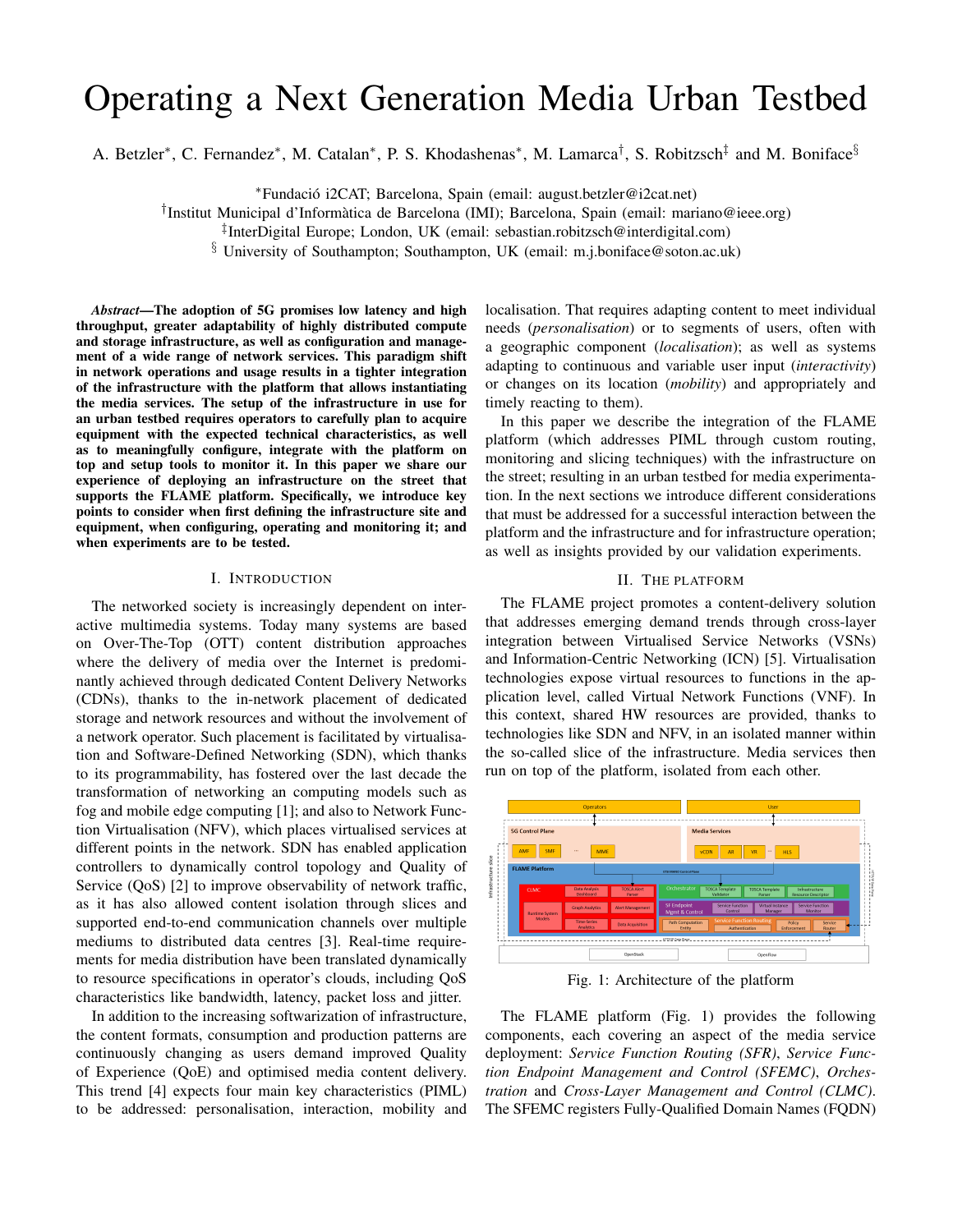towards the SFR, which allows the service requests to be router to such Service Function Endpoint (SFE). For routing, an OpenFlow interface is used to insert suitable forwarding rules in the switching fabric of the underlying infrastructure; while the data plane Layer 2 Ethernet forwards traffic for both media service data and platform internal traffic. The Orchestration component interfaces with a custom resource management scheme that operates under the constraints of the underlying HW resources; which are specially limited in edge deployments. It exposes resources to media service providers in an optimised manner to ensure execution of the platform functions underneath. On the other hand, this component talks to SFEMC to realise orchestration-level management. Finally, the CLMC gathers information across layers and analyses the content flow in the network, as it may be needed for controllevel decisions (i.e., reacting and adapting to certain conditions in the network).

The media services run on top of the platform, using its components for deployment, operation and monitoring. On the bottom lies the infrastructure, exposing an OpenStackcompliant interface so that the platform can operate with all virtual resources and offer these to the media services. The relation between platform and infrastructure(s) is crucial. A multi Point-of-Presence (PoP) can be used to expose resources from a distributed urban infrastructure in the same manner as a single PoP, yet allow to claim resources based on specific geospatial constraints, e.g. near the users.

#### III. THE INFRASTRUCTURE

We focus here on the main factors and physical constraints to consider before deploying the expected set of resources in an urban deployment. Therefore, installations should be planned based on desired concepts like coverage, availability and performance; which will dictate how and where the chosen equipment should be placed. Such a city setting consists of at least two sites: the on-street deployment that provides Radio Access Networks (RAN) capabilities and the Multi-Access Edge Computing (MEC) to provide light services close to the edge; as well as the main datacentre (DC). The sites are interconnected by an intermediate site and private networks.

Fig. 2: Sites in the FLAME Barcelona infrastructure

Fig. 2 shows the high-level overview of the deployment in Barcelona, which will be used as reference throughout the section.

Beyond everyday consumer-oriented RAN technologies, many other types of technologies can be integrated in the Next Generation Internet urban deployment, such as sensors and actuators for smart city testing. We will though focus on the minimum required infrastructure.

#### *A. Considerations on equipment*

The infrastructure should provide the following types of equipment [7]:

*1) Equipment with RAN capabilities:* independently from the chosen technology, the wireless equipment is to be ruggedised for outdoors deployment (e.g., lampposts), there must be an easy way to access it and remote access or reset capabilities are recommended. Disregarding the installation spot of the radio equipment, it should be in a location that is secure, easy to access and maintain. There are also power, aesthetic and weight considerations to mounting equipment on street furniture which are usually defined by the manufacturers' specifications.

For our setup, we chose to mount each Wi-Fi node on a lamppost, acting as Access Points (AP), to provide connectivity for User Equipment (UE) in a pedestrian area. Within the chosen street (Pere IV, in the opposite side of the city from the main DC), a segment of around 400-500m serves the deployment of the Access Points (APs) that provide RAN capabilities. The lampposts host the mains power and fibre connections for the wireless nodes and were picked to be nearly equidistant to each other. They are connected via optical fibre with the FLAME edge (MEC) infrastructure. For the deployment of the wireless nodes, a third party designed a casing that fulfils the following requirements:

- Weather-resistant.
- Capable of switching from electrical to optical networks.
- Capable of converting from 220 V mains power (power line connectivity for standard "household" devices) to 48 V to power the wireless nodes.
- Providing a module that allows remote (hard) reset and an SNMP-based alarm system.
- Providing a battery that activates in case of loss of mains power, so the equipment can be turned off safely.
- Providing fans for ventilation, to keep the temperature in the casing below any critical threshold.

Inside the casing, a Gateworks Ventana (GW) 5410 Single Board Computer (SBC) [8], hosts several wireless network interfaces implementing the IEEE 802.11ac standard with backwards compatibility for the IEEE 802.11a/g/n standards. One interface is always used to instantiate wireless APs, whereas 1 or 2 additional interfaces enable optional wireless backhaul connectivity from each lamppost to its neighbours, providing experimenters with alternative network topologies to play with. For the RAN, omnidirectional dipole antennas are used; while for the backhaul directive panel antennas are

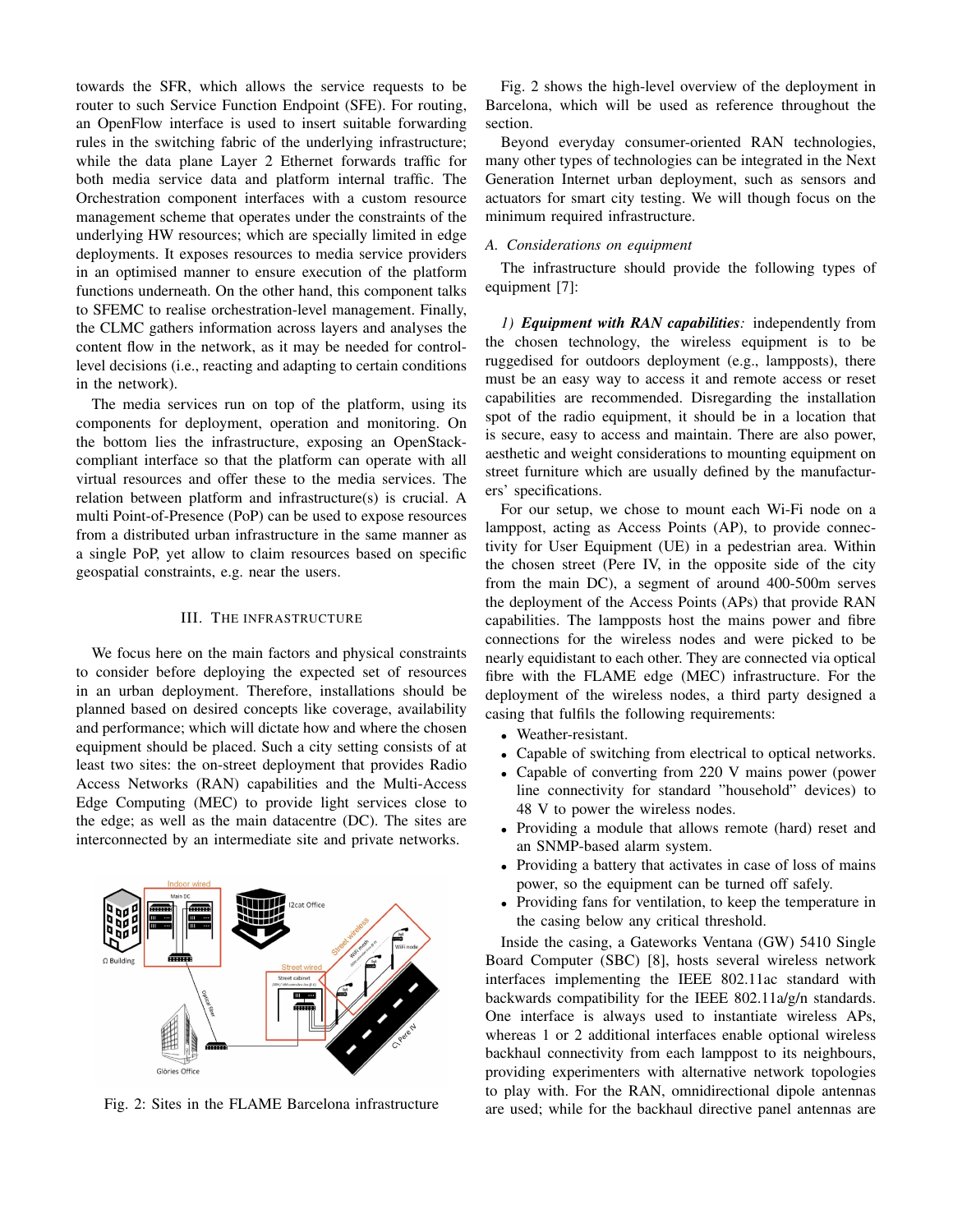used (both supporting 2x2 MIMO). Using Ethernet, the GW SBCs connect over the optoelectronic media converter to the fibre leading to the edge cabinet.

The access of the UEs towards the platform must be evaluated when planning the RAN deployment for a city, since the type of RAN technology to use also depends on the experiment requirements. Most common technologies are Wi-Fi and LTE/4G, supported by the vast majority of smartphones or handheld devices (tablets/laptops). Other technologies, such as LORA, IEEE 802.15.4 or Bluetooth can be considered options for Internet of Things (IoT)-oriented scenarios, enabling connectivity for sensors, constrained devices and wearable devices.

*2) Equipment with MEC capabilities:* the MEC node or edge server is usually a shared resource, coming from the infrastructure provider, which runs light services close to the edge. It offers application developers and content providers cloud-computing capabilities on the edge, close to the enduser; who should benefit from improved QoE. For instance, the edge may support video analytic applications, location services, IoT, augmented reality applications, optimised local content distribution and data caching. Inside the MEC node, the Virtualised Infrastructure Manager (VIM) manages the virtual resources, in a similar way a private cloud provider would do. OpenStack is such an example. These virtual nodes enable operation of the platform and to run the experimenter's media services. Therefore, a degree of isolation (through the concept of slicing) must be achieved between resources that run in shared physical nodes but perform different tasks or experiments. In the VIM, this is typically achieved by creating different layers or overlays, each with a given range of VLANs; where such identifiers are used to delimit the scope of operation for each experiment and isolate the network traffic. In OpenStack, projects can be used to isolate resources and to connect to other virtual or physical resources, through the configuration of virtual or physical network devices.

In Barcelona, the MEC is a 12-core multi-threading CPU mini-tower server with 128 GB RAM and 2 TB of storage capacity. This machine acts as a compute node that is registered in the OpenStack controller, which is hosted in the main DC. Also deployed within the street cabinet there is a router (Cisco ASR920) that connects the equipment in the cabinet with the APs and with the main DC. It is configured, using VLANs, to properly forward specific kinds of traffic from and to the APs and the DC. It also provides L2 and L3 VPN services and offers high throughput and low power consumption

Similarly as in the DC, part of the resources in the MEC are allocated for the FLAME platform: in this case, one Service Router (SR) per lamppost. SRs are distributed at the ingress and egress of the network and are mandatory elements to realise the FLAME routing solution. The router provides enough Gigabit Small Form-factor Pluggable (SFP) ports to connect each fibre lamppost to the edge server, and other ports to connect the street with the main DC; where such connecting data and management communication lines are secured. The connection between the edge cabinet and the main DC has an intermediate hop in the IMI facilities.

*3) DC equipment:* main DC IT resources are used to provide heavy computational or storage services, e.g. high definition video content, video transcoding, quality of service and consumption analytics, as well as resource orchestration and management logic such as OpenStack, OpenDaylight, etc. The platform will likely require compute devices to host VNFs and should provide orchestration capabilities or allow talking to such software. Similarly, the platform is likely to be built on an SDN-enabled networking fabric. For instance, a VIM solution like OpenStack can be integrated with some NFV MANO as well as with SDN controllers.

The upper-left corner of Fig. 2 shows the Omega building that hosts the main DC infrastructure; where three servers are connected to each other following a star topology via a stack of two switches. That gives a degree of failure tolerance and High Availability (HA) in the computing cluster. As a VIM, OpenStack Ocata configured for self-service networks and Distributed Virtual Routing (DVR) with the Neutron OpenvSwitch agent is recommended. HA should be available as well for the project's virtual routers that reside on both the controller and the compute nodes.



Fig. 3: Model of the infrastructure topology for the platform

Since the FLAME platform implements a stateless switching solution which requires the switches and controller(s) to be at least OpenFlow 1.3-compatible, a suitable SDN controller runs on the main DC. This controller must accept the rules via some API (e.g., REST) and insert them into the switches. The SDN controllers must support handling (read and insert) of arbitrary bitmask matching rules [6]. Floodlight and OpenDayLight controllers did support arbitrary bitmasks; while ONOS did not. We opted for Floodlight to make the SRs available to the platform. Fig. 3 shows the representation of the infrastructure architecture as understood by the platform; thus establishing a mapping between virtual SRs (defined within the platform) and physical GW APs (in the edge).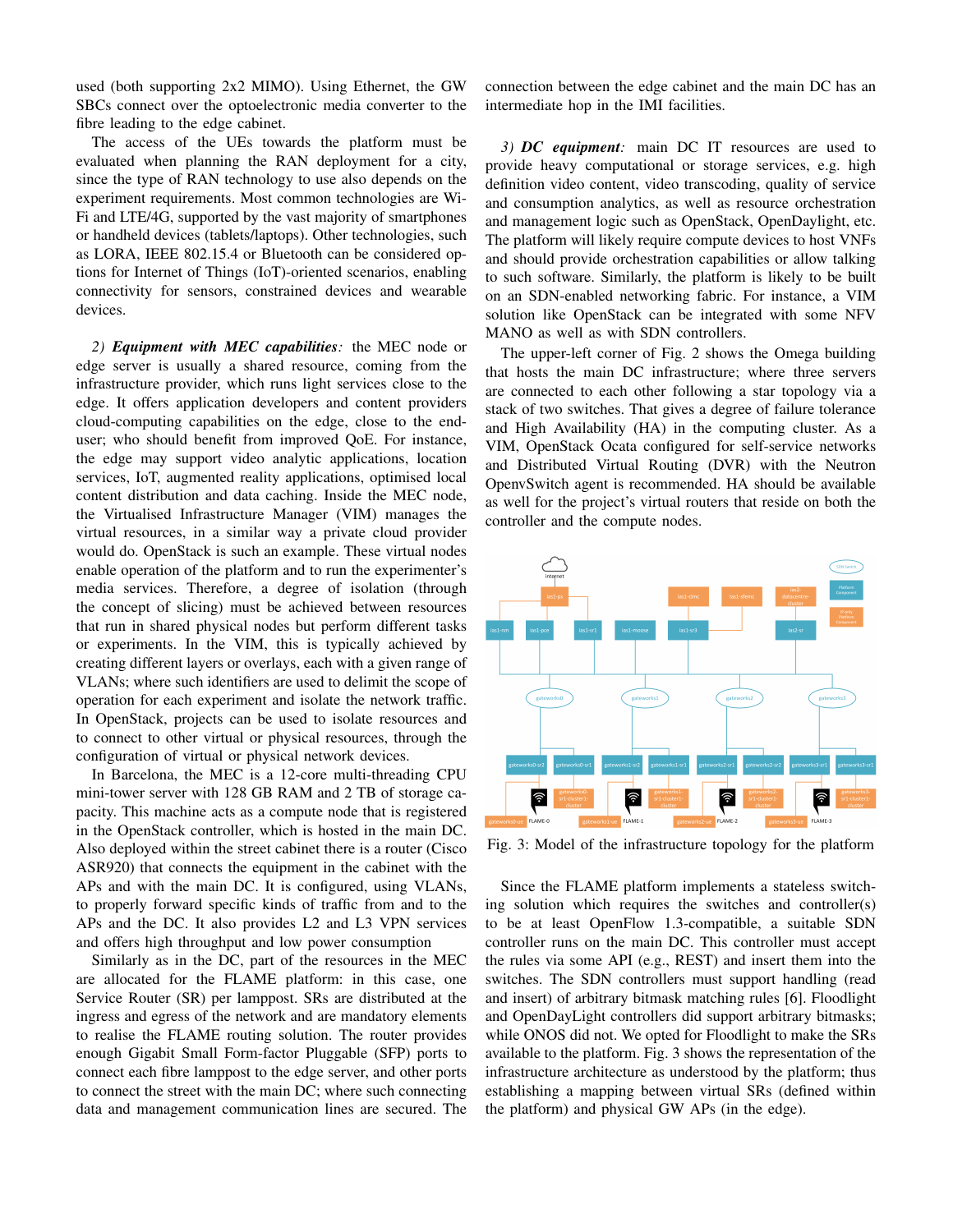Regarding the SDN-enabled switches, there are considerations for either the silicon boxes and the software-based instances. The physical switches should support arbitrary bitmask matching via semantically overloaded IPv6 fields. As there is no capability verification alliance for OpenFlow and the OpenFlow 1.3 features are considered "experimental", it is highly recommended to double-check the specs of the device. On a software-based switching fabric, it is recommended to use OpenvSwitch. However, hardware switches implement the actual switch in their Ternary Content-Addressable Memory (TCAM) tables, which have an OpenFlow-compatible API and only one switch is known to support arbitrary bitmask matching, i.e. PICA8. The servers in the main DC are accessible over a fibre optic link from the i2CAT office and externally from the Internet.

*4) Inter-site connectivity:* different forms of connectivity should be considered depending on experiment needs: 1) fibre connectivity, which provides high data bandwidth. Installation is typically static and can be costly, as fibre has to be installed in ducts in the street and might need to cover long distances. Different topologies or combinations can be used, such as mesh, point to point, and star. Fibre is typically terminated in patch panels and a suitable media converter or SFP must be used; 2) microwave links, which give high throughput pointto-point connections and RAN connectivity for users. Links should be planned to take into account buildings and topography, typically delivering up to several hundreds of Mbps with IEEE 802.11. Installation cost is usually low, as physical installation is only needed at either end; 3) millimetre-wave links, which give point-to-point connections. Links should be planned to have line-of-sight and will typically provide up to 1 Gbps. Installation cost is usually low, as physical installation is only needed at either end; 4) fibre optic switches so as to interface between the backhaul technologies and access technologies. A switching fabric is required. Devices should support SDN to allow all devices to mesh together; support VLANs to allow traffic separation and be sized according to fibre or electrical split per location. Normally fibre is used in the ring and Ethernet towards edge devices. Required reliability and resilience can be provided by multiple switches or by more expensive switches.

The Barcelona FLAME infrastructure consists of the onstreet deployment of the wireless nodes and MEC, and the DC (the Omega building) that are interconnected by a private network that goes through an intermediate site (the IMI premises). This site hosts networking equipment and acts as a concentration point of the fibre connections from the other sites (see bottom left in Fig. 2. The main DC and the MEC cabinet are connected through an optical network in two segments: 8 Gbps (DC to IMI) and of 8 x 10 Gbps (IMI to edge).

## *B. Considerations on management*

When deploying on the street, all equipment is subject to local regulations. Fibre and radio infrastructure, equipment in the edge or even communication between sites. Specifications should be reviewed beforehand with the local authority to determine e.g., whether the equipment is properly adapted to the weather conditions (relative humidity %, supported operating and storage temperatures and possibly salt, dust or sand) and to the deployment site (power consumption, wireless power, distance between nodes and APs), etc.

Operation and Management (O&M) must be planned well in advance and contractors must be appointed according to expected timelines. Suitable budget must be allocated, considering that civil works can be costly. The preferred local government contractor is usually recommended as they will be familiar with the assets across the city. The level of service, and thus the celerity of response under failure, shall be adapted to the needs of the experiments.

Other possible regulations can affect which O&M works are allowed in the street and its timing and duration, or require notifications in time to local police in case of expected disruptions during works or experimentation. Finally, contracts and agreements may be needed between the infrastructure providers, the local authorities and the experiments to regulate terms of usage, data sharing agreements or others.

# *C. Considerations on operation*

A key element when operating the infrastructure (and platform) during the trials was the continuous need for monitoring. A dedicated platform was setup to quickly show the status and notify about anomalies in the running services conforming the platform or in the on-street nodes and network. Any feature whose value remains too high (like latency) or too low (like the uptime) triggers a notification to operators about an apparent failure on any physical node.



Fig. 4: Monitoring dashboard for the infrastructure

For our particular infrastructure monitoring setup, depicted in Fig. 4; a Telegraf server is used to gather SNMP data from the equipment (both Cisco ASRs and the Dell interface/VLAN statistics) along with InfluxDB to store it and a Grafana dashboard to render the statistics. Besides the physical monitoring,